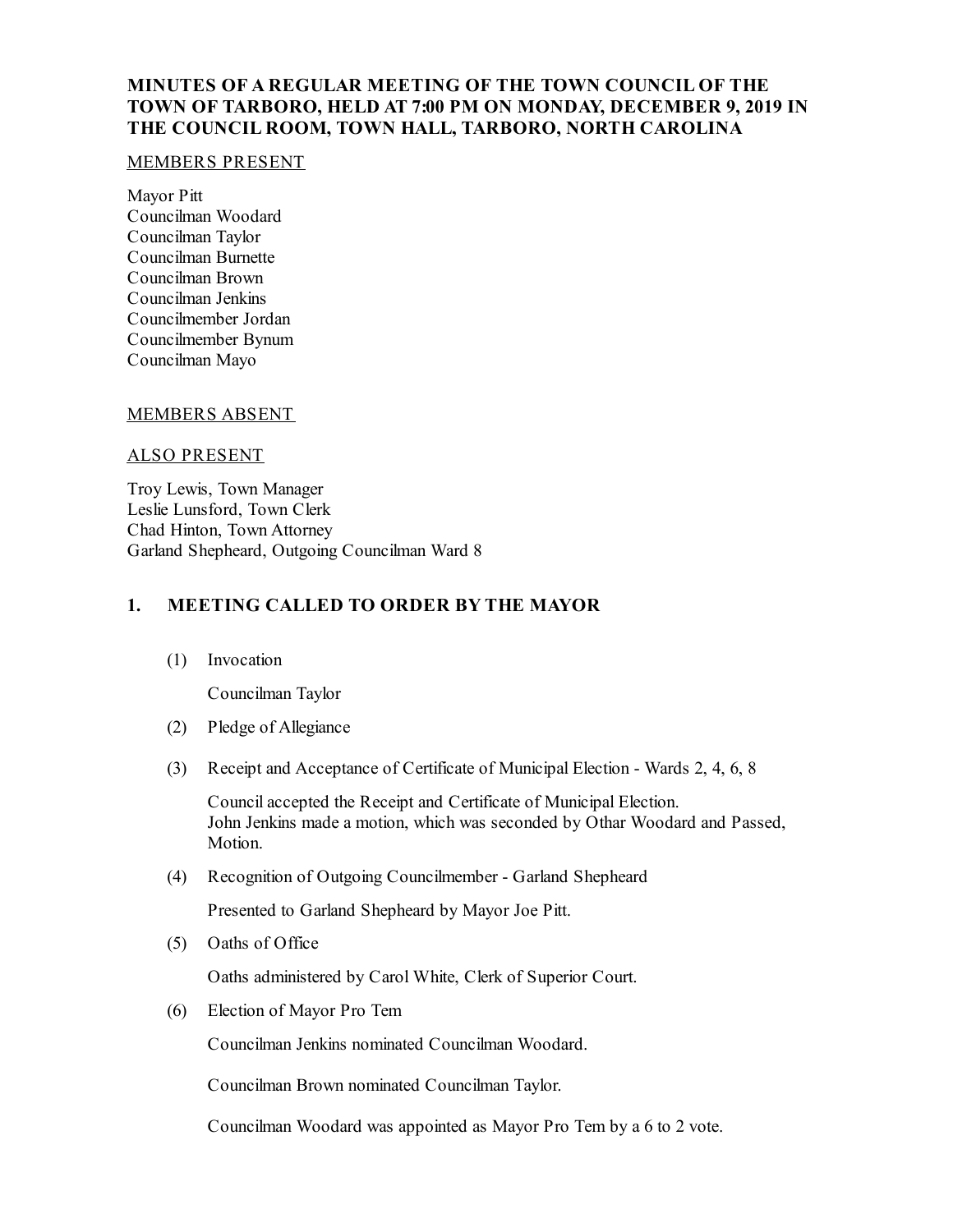# **2. APPROVAL OF AGENDA BY COUNCIL**

Agenda approved as presented.

Leo Taylor made a motion, which was seconded by Sabrina Bynum and Passed, Motion.

# **3. REQUESTS AND PETITIONS OF CITIZENS**

Johnnie Mears, 801 Linden Street, Tarboro - Mr. Mears expressed concerns with speeding in his neighborhood. He stated there was also a problem with 4-wheelers and dirt bikes in the neighborhood.

# **4. REPORTS OF BOARDS AND COMMISSIONS**

(1) A representative with Petway, Mills, & Pearson, PA will present the Audit Report.

Audit Report presented.

### **5. TOWN MANAGERS RECOMMENDATIONS**

#### **Consent Items**

Consent Items approved as presented. Deborah Jordan made a motion, which was seconded by Leo Taylor and Passed, Motion.

- (1) Approve minutes of November 12, 2019 regular meeting.
- (2) 2018 Tax Levy Memo
- (3) 2019 Tax Levy Memo
- (4) Tax Collector's Report

#### **Action Items**

#### **(5) Lease Agreement - Town of Tarboro and Edgecombe Community College**

Councilauthorized staff to enter into a Lease Agreement, subject to final negotiations, with Edgecombe Community College for use of space in the Tarboro Town Hall for the Small Business Center.

Councilman Mayo voted for the motion.

Othar Woodard made a motion, which was seconded by Sabrina Bynum and Passed, Motion.

#### **(6) Facility Use Agreement - NECP**

Councilauthorized staff to execute the facility use agreement, upon final negotiation of terms with North East Carolina Preparatory, for use of Town athletic facilities.

Councilman Mayo voted for the motion.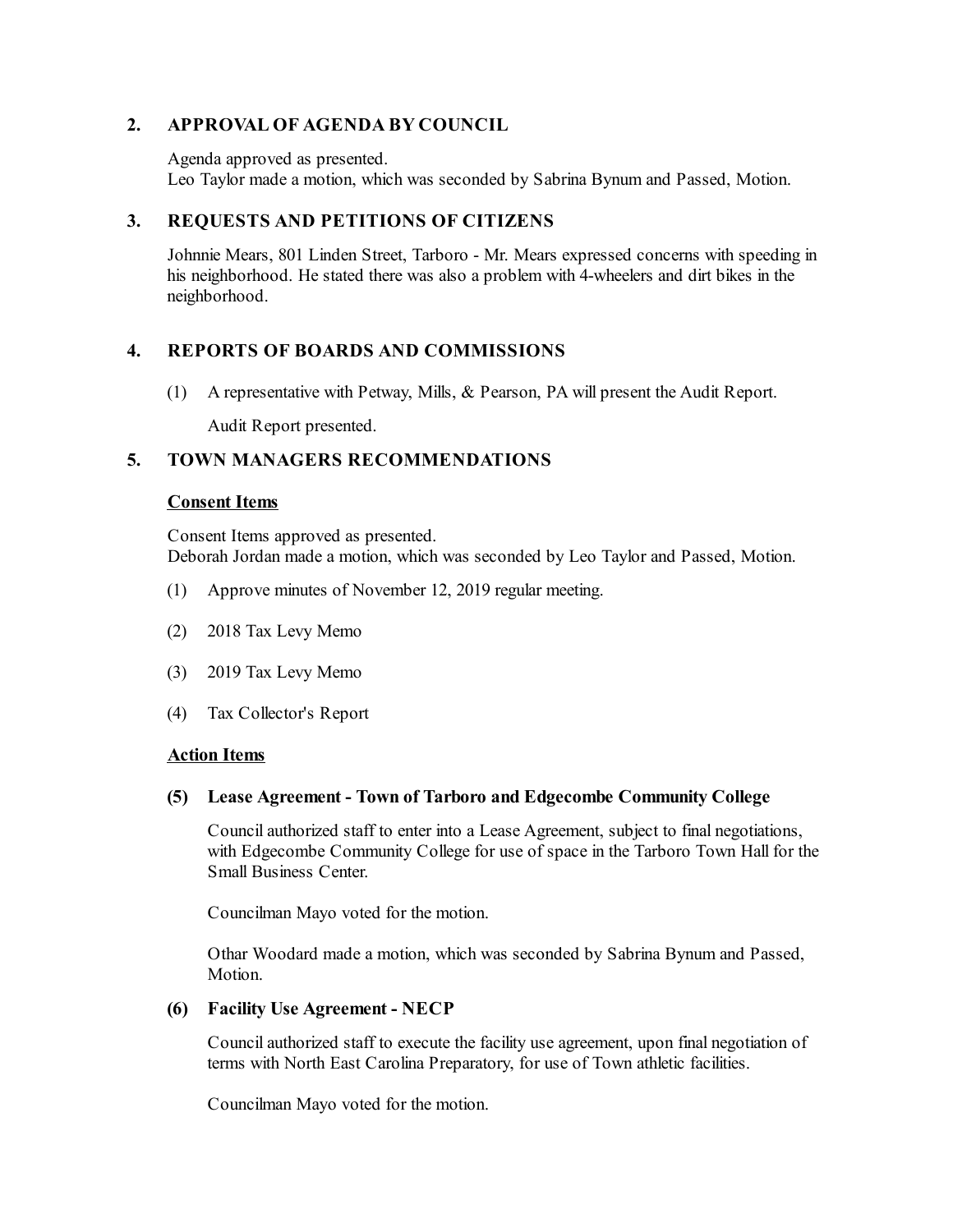John Jenkins made a motion, which was seconded by Othar Woodard and Passed, Motion.

### **(7) Personnel - Residency Policy**

Councilman Brown made a motion, which was seconded by Councilman Woodard and passed by a 5 to 3 vote that Council request the Town Attorney amend the current Town ordinance 19-05, section (a) to read as follows:

(a) Any persons hired or promoted by the Town for the positions of Police Chief, Fire Chief, Electric Utility Director, Public Works Director, Planning Director, Parks & Recreation Director, or Finance Director must reside within the corporate limits of the Town, a 40 mile radius of Town Hall, except that the Town Manager may temporarily waive this requirement for a period not to exceed one hundred eighty (180) days.

Councilman Mayo voted for the motion.

Clarence Brown made a motion, which was seconded by Othar Woodard and Passed, Motion. Ayes: Brown, Jenkins, Jordan, Woodard; Nays: Burnette, Bynum, Taylor

### **(8) Appointment - Upper Coastal Plain Council of Government Board of Directors Representative**

Councilman Jenkins nominated Councilman Taylor. Councilman Taylor rejected the nomination.

Councilman Taylor suggested that the representative be the Mayor, Mayor Pro-Tem or Manager.

Councilman Brown made a motion, which was seconded by Councilmember Jordan and passed unanimously that Councilappoint Mayor Pro-Tem Woodard to represent the Town of Tarboro on the Upper Coastal Plain Council of Government Board of Directors.

Councilman Mayo voted for the motion.

Clarence Brown made a motion, which was seconded by Deborah Jordan and Passed, Motion.

#### **(9) Appointment - RPO TransportationAdvisory Committee**

Councilman Brown expressed interest in serving on the RPO Transportation Advisory Committee.

Councilappointed Councilman Brown to represent the Town of Tarboro on the RPO Transportation Advisory Committee.

Councilman Mayo voted for the motion.

Othar Woodard made a motion, which was seconded by John Jenkins and Passed, Motion.

### **6. OTHER REPORTS**